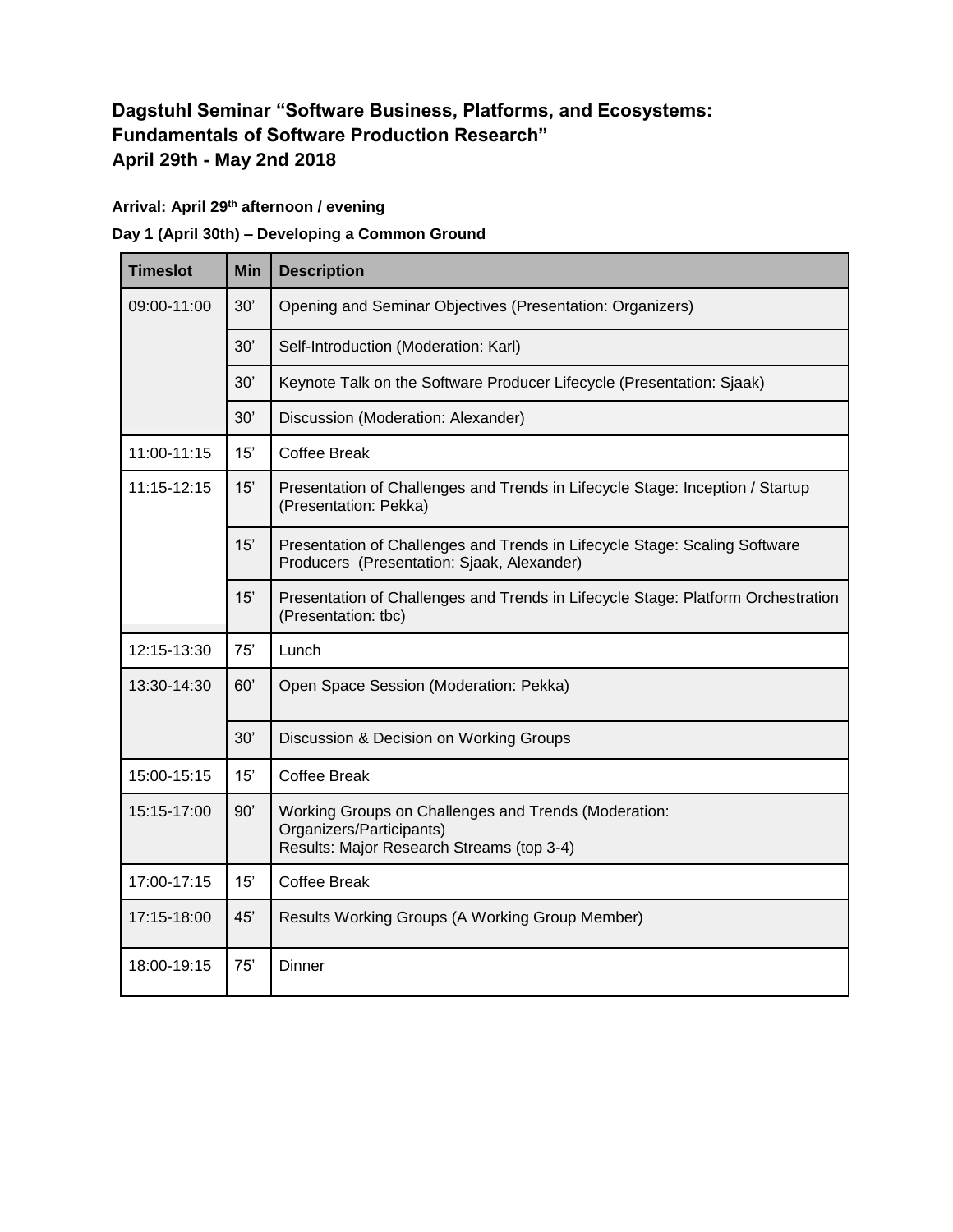| <b>Timeslot</b> | Min | <b>Description</b>                                                                                                     |
|-----------------|-----|------------------------------------------------------------------------------------------------------------------------|
| 09:00-11:00     | 30' | Morning Stand-ups (Moderation: Slinger)                                                                                |
|                 | 90' | Working Groups for each Major Research Stream in Each Lifecycle Stage<br>(approx. 12 working groups) (Self-assignment) |
| 11:00-11:15     | 15' | <b>Coffee Break</b>                                                                                                    |
| 11:15-12:15     | 40' | Research Stream presentation (1-Slide per Group)                                                                       |
|                 | 20' | <b>Discussion</b>                                                                                                      |
| 12:15-13:30     | 75' | Lunch                                                                                                                  |
| 13:30-15:00     | 90' | Lifecycle Stage Research Roadmap Session (Each Organizer per Lifecycle<br>Stage)                                       |
| 15:00-15:15     | 15' | Coffee Break                                                                                                           |
| 15:15-17:00     | 60' | Presentation of Lifecycle Stage Research Roadmap (Each organizer to moderate<br>a group)                               |
|                 | 45' | Discussion and Action Plan Brainstorm                                                                                  |
| 17:00-17:15     | 15' | <b>Coffee Break</b>                                                                                                    |
| 17:15-18:00     | 45' | <b>Breakout Session</b>                                                                                                |
| 18:00-19:15     | 75' | Dinner                                                                                                                 |

**Day 2 (May 1st) – Breakdown and Refinement**

## **Day 3 (May 2nd)– Moving Forward toward a Unified Roadmap:**

| <b>Timeslot</b> | <b>Min</b> | <b>Description</b>                                                                               |
|-----------------|------------|--------------------------------------------------------------------------------------------------|
| 09:00-11:00     | 30'        | Morning Stand-ups (Slinger)                                                                      |
|                 | 90'        | Integration of Lifecycle Stages towards one Roadmap<br>Discussion: Future Direction of Community |
| 11:00-11:15     | 15'        | Coffee Break                                                                                     |
| $11:15 - 12:15$ | 30'        | Wrap-up and Discussion (tbd)                                                                     |
|                 | 30'        | Conclusion (Organizers)                                                                          |